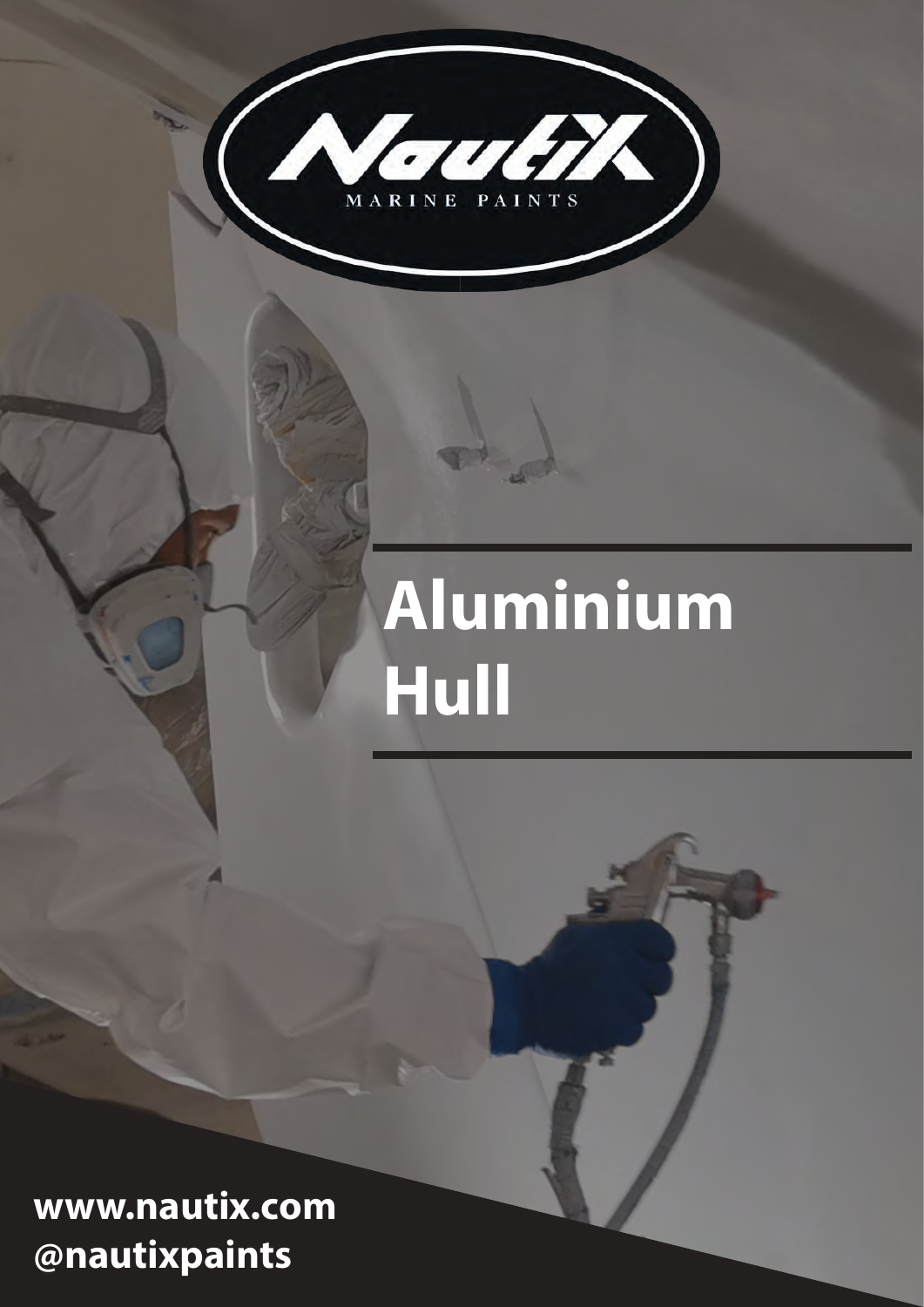### **A 6 step process**

- 1. Substrate preparation
- 2. Adhesion promoter : METAPOX
- 3. Insulation : EPOXYGARD
- 4. Fairing WATERTIGHT or BLUE FILLER EPOXY
- 5. Protection : EPOXYGARD
- 6. Finishing paints

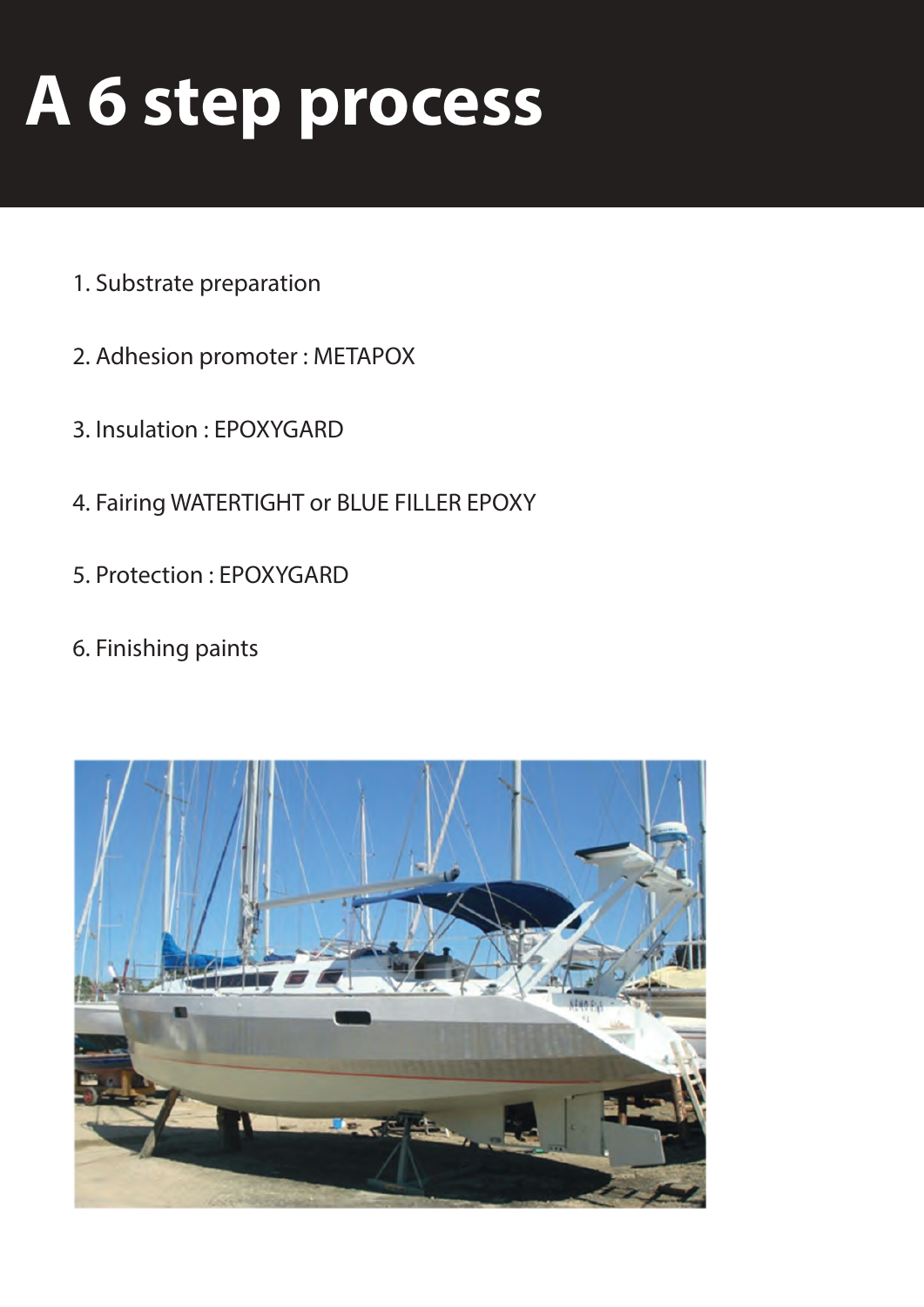## **STEP 1: Substrate preparation**

Clean the surface with soap, neutral or faintly caustic washing liquid (like diluted St Marc). Rinse with fresh water. If there is oil or fat, wash the surface with SD Nautix Degreaser.

Remove completely superficial oxidation by mechanical scouring. If possible, go on with sandblasting (medium or large grit). Otherwise use special abrasives discs as Zirconia, Ceramic or corundum (P40 or 60 grit for optimum result).

The resulting surface must be uniform, lightly dulled and rough. Do not let any shinny or smooth areas.

Rinse with fresh water, let dry thoroughly

#### **Proceed to the painting without delay (within 1/2 day)**



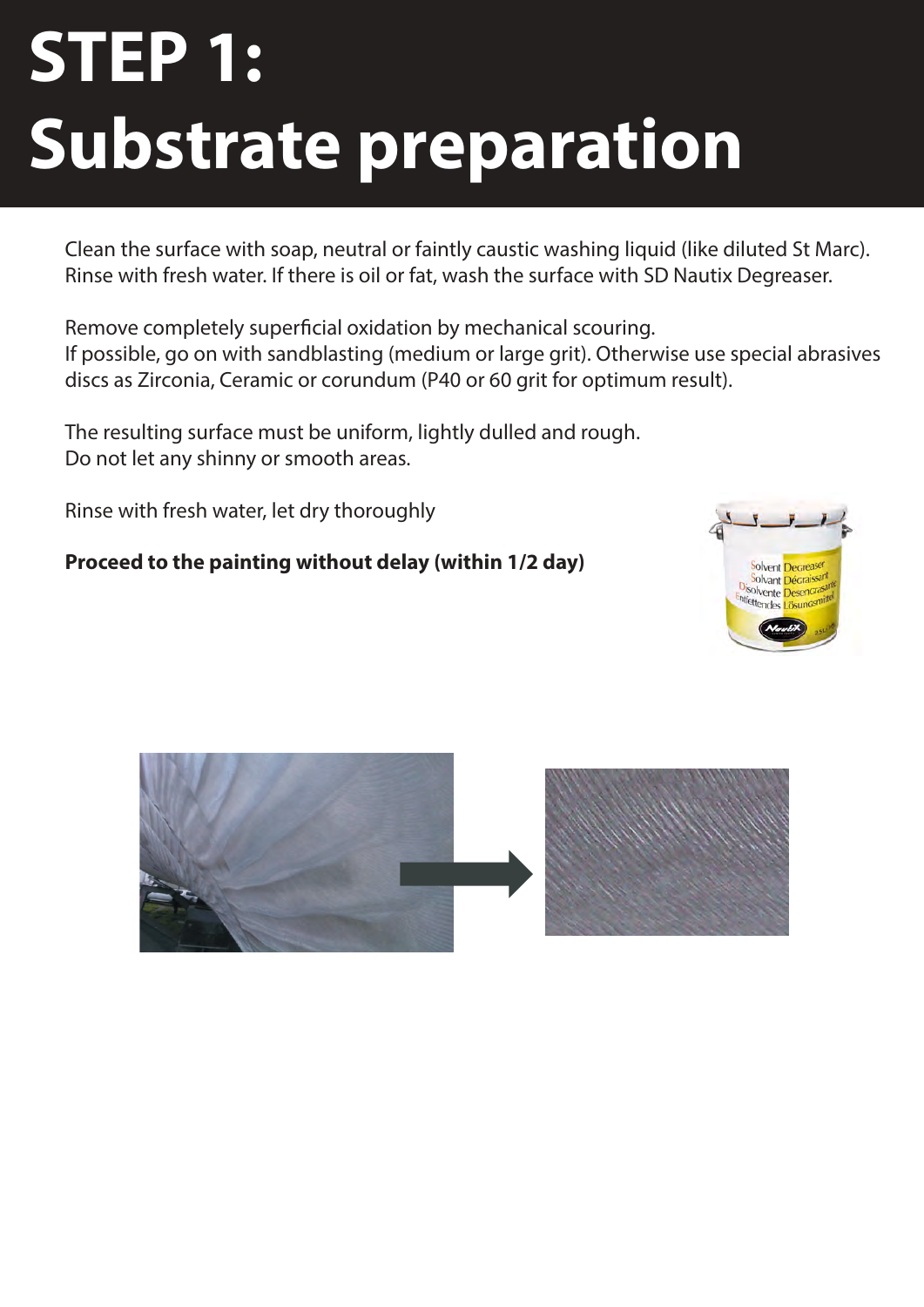## **STEP 1: Substrate preparation**

In the case of a prolonged wait after scouring an alumina film will form on the substrate.

In that case you will have to deoxidize the surface by paper sanding (P80-120P Grit) or using SCOURING ACID with a spray before painting.

#### **When using Scouring Acid let work for 20 minutes and rinse copiously with fresh water before applying METAPOX.**

SPRAY test: Spray water over a small area and check that the water spreads evenly. No droplets should appear .



Roughly frosted surface Well-frosted surface



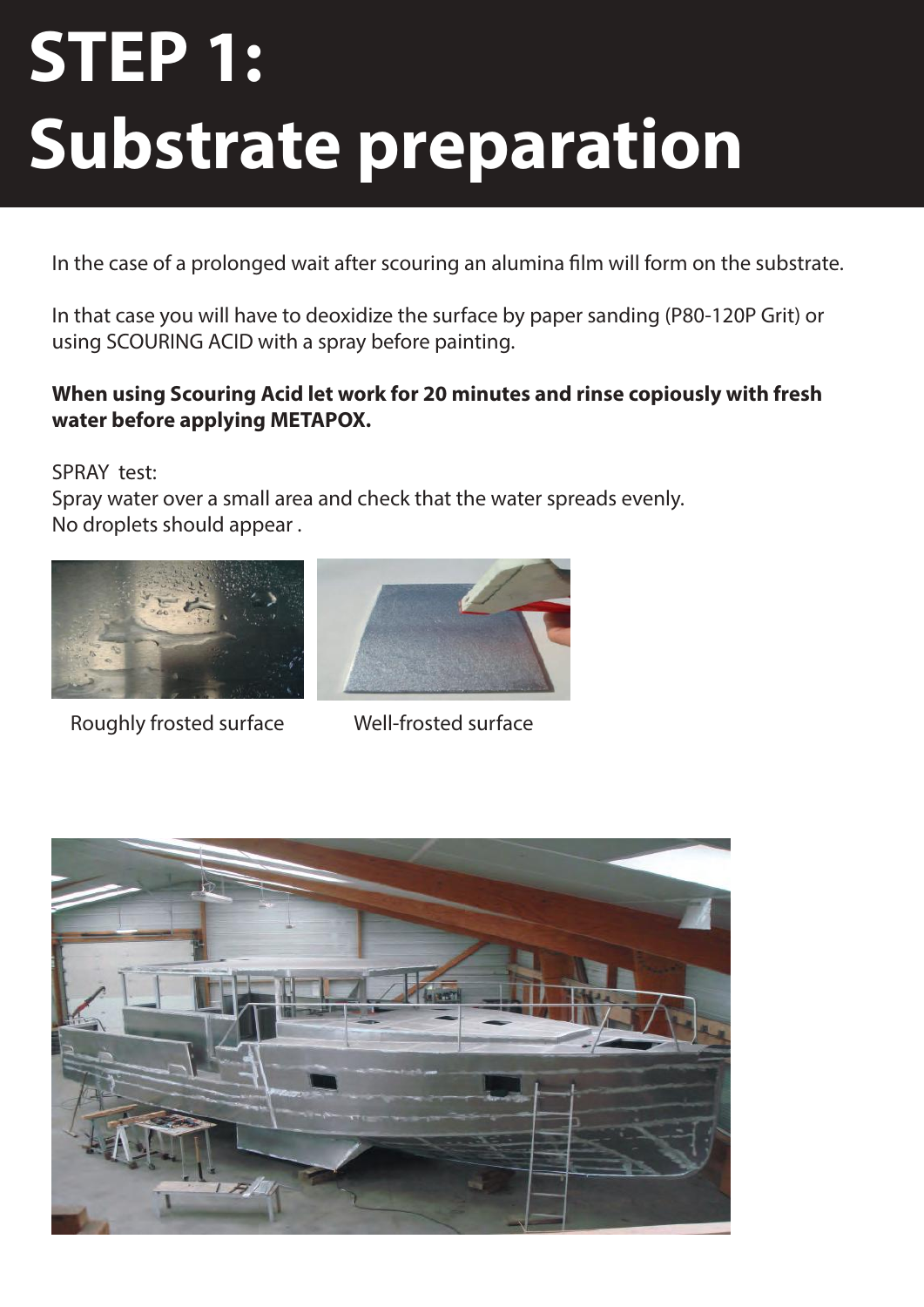## **STEP 2: Adhesion promoter**

Do not apply METAPOX if you are not sure whether you can apply a first coat of epoxy **within one day.**

Application in one coat by brush or roller.

Wet the surface evenly with a very thin coat METAPOX is very liquid, do not attempt to apply thickly.

Isolate this support with an epoxy primer as soon as the Metapox is dry.

#### **METAPOX :**

#### **This easy-to-use product has been developed to strengthen the adhesion of epoxy on aluminium. It acts by bridging between two surfaces.**

| Temperature                                           | $10^{\circ}$ C | $20^{\circ}$ C | $30^{\circ}$ C |
|-------------------------------------------------------|----------------|----------------|----------------|
| Overcoating time after metal<br>substrate preparation |                | $0 - 4$ H      |                |



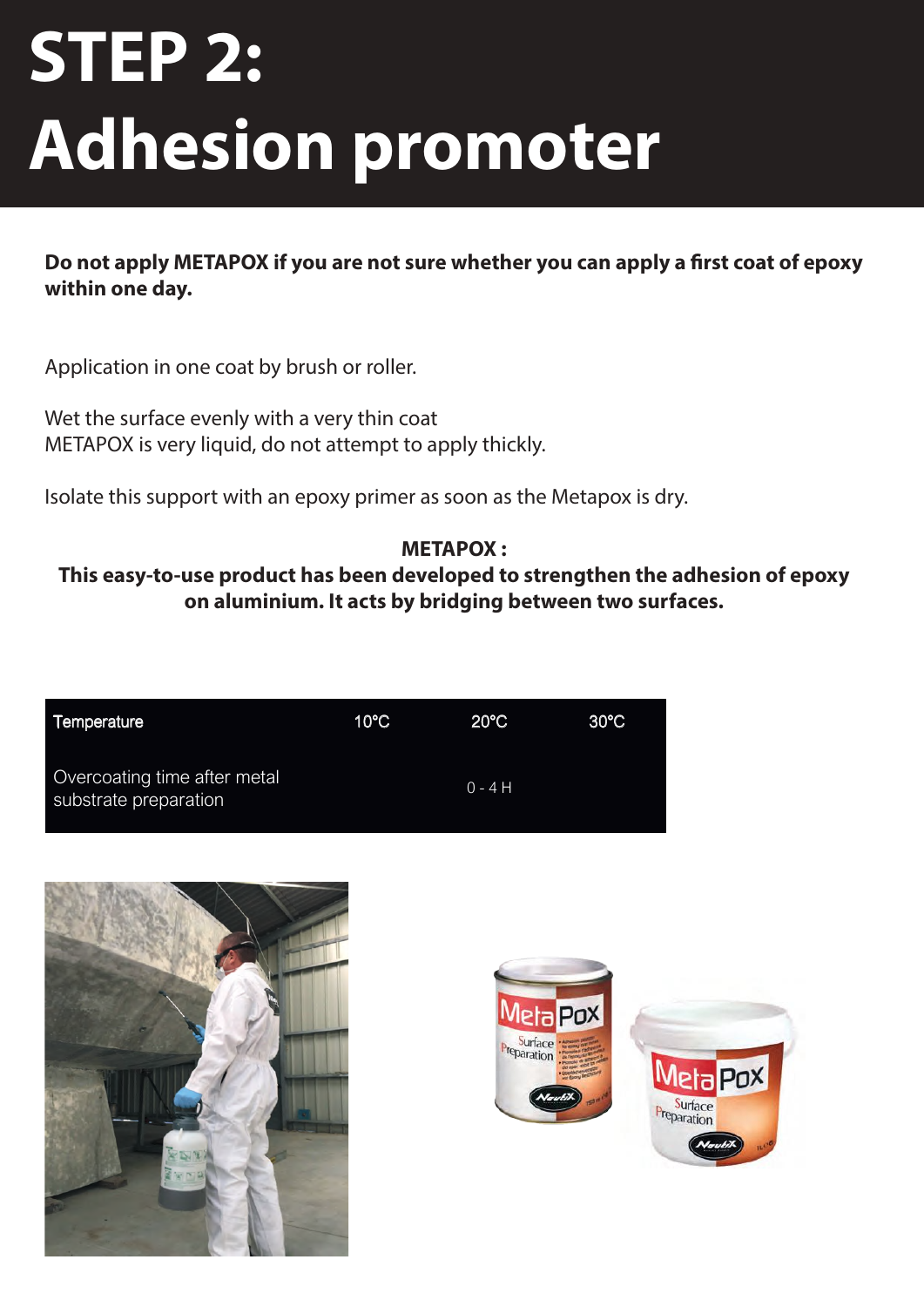### **STEP 3: Insulation**

Apply a first coat of epoxy primer EPOXYGARD Maximum recommended thickness : 130µm wet per coat Apply with brush, roller or Airless

Avoid condensation, ensure temperature is above dew point and that hull is not colder than the room temperature.

**This layer gives a hard and uniform background. It reveals hull defects before coating.**

#### **EPOXYGARD :**

#### **High performance protective coating gives long wet on wet overcoating time.**





| Temperature                                            | $10^{\circ}$ C | $20^{\circ}$ C | $30^{\circ}$ C | 40 C   |
|--------------------------------------------------------|----------------|----------------|----------------|--------|
| Operating window to overcoat<br>METAPOX with Epoxygard | $2-10H$        | $1-8$ H        | $1-6$ H        | $1-5H$ |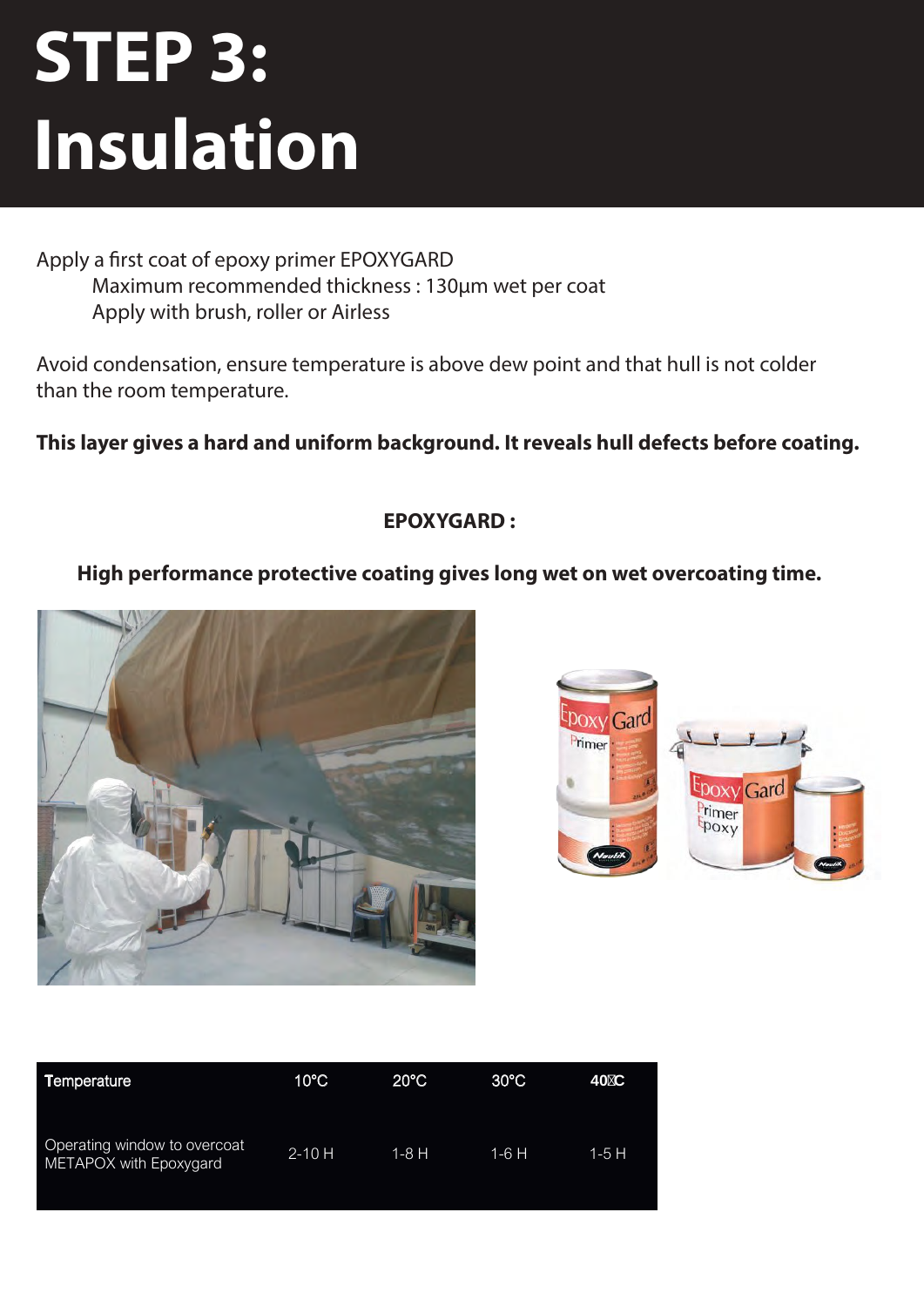## **STEP 4: Fairing**

Application of filler is optional : depending on importance of surface imperfection mixing ratio 1/1 in weight & volume)

Sanding with 80-120P grit

#### **WATERTIGHT or BLUE EPOXY FILLER :**

#### **Fast-drying WATERTIGHT filler for low thickness application (5mm) and small local repairs (density 1)**

#### **BLUE filler for high-thickness application and fairing of large surfaces (density 0,8)**



| Temperature                                                           | $10^{\circ}$ C             | $15^{\circ}$ C             | $20^{\circ}$ C             | $25^{\circ}$ C             |
|-----------------------------------------------------------------------|----------------------------|----------------------------|----------------------------|----------------------------|
| Overcoated time without sanding between<br>EPOXYGARD and epoxy filler | Mini - Max<br>8h to 5 days | Mini - Max<br>6h to 4 days | Mini - Max<br>4h to 3 days | Mini - Max<br>3h to 2 days |
| Minimum time before Watertight filler sanding                         | 9h                         | 6h                         | 4h                         | 3h                         |
| Minimum time before Blue filler sanding                               | 24h                        | 16h                        | 8h                         | 5h                         |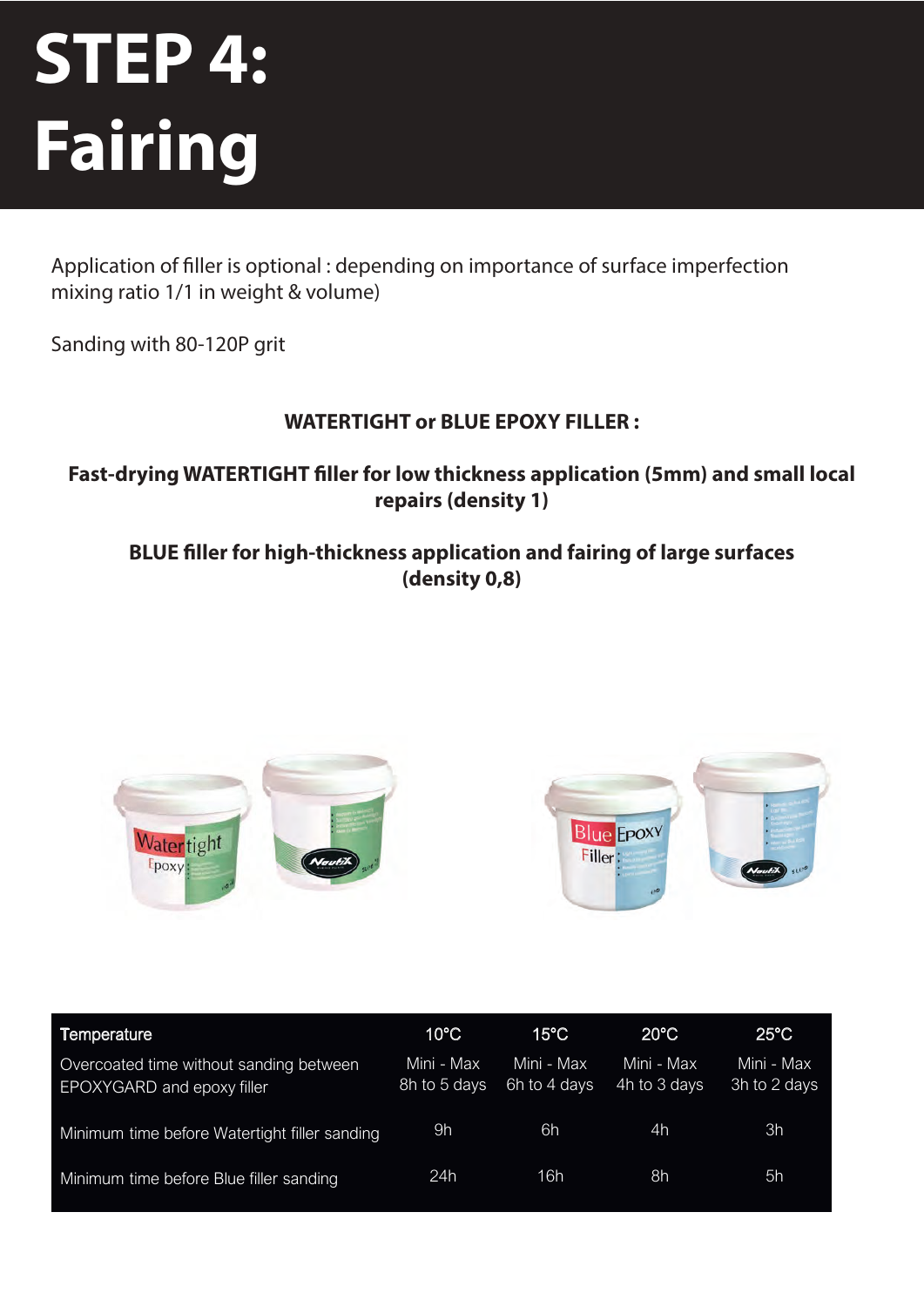### **STEP 5: Protection**

Apply 4-6 coats of Epoxygard :

 Application by roller or spraygun (thinning) : 10 - 20% Maximum Recommended thickness : 130µm wet/coat Coverage : 7m²/L

#### **Respect overcoating time between layers to allow good evaporation of solvents. DO NOT TRY TO REDUCE THE RECOMMENDED OVERCOATING TIMES.**

#### **EPOXYGARD :**

#### **Epoxygard is an epoxy primer giving high protection against moisture.**

#### **It gives large overcoating window to aid easier application, also good resistance to abrasion**





| Temperature                   | $10^{\circ}$ C<br>Mini - Max | $15^{\circ}$ C<br>Mini - Max | $20^{\circ}$ C<br>Mini - Max | $25^{\circ}$ C<br>Mini - Max | $30^{\circ}$ C<br>Mini- - Max |
|-------------------------------|------------------------------|------------------------------|------------------------------|------------------------------|-------------------------------|
| Overcoated by<br>itself       | 8h to 5 days                 | 6h to 4 days                 | 4h to 3 days                 | 3h to 48h                    | 2h to 36h                     |
| Overcoated by<br>antifouling  | 8h to 30h                    | 6h to 24h                    | 4h to 16h                    | 3h to 12h                    | 2h to 8h                      |
| Drying time<br>before sanding | 24h                          | 16h                          | 12h                          | 8h                           | 6h                            |